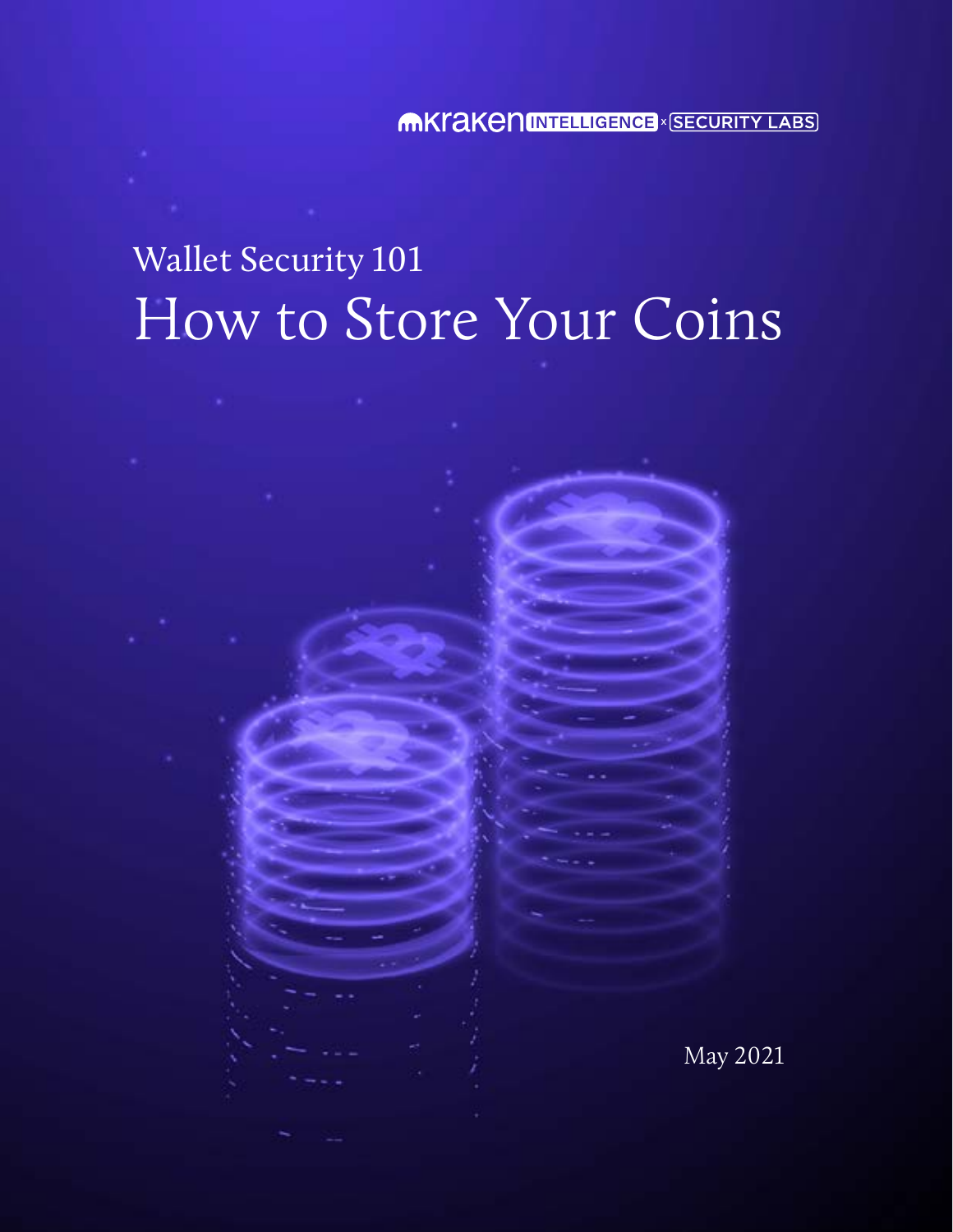### **Table of Contents**

| Introduction                 |
|------------------------------|
| Where to Store Cryptoassets? |
| Key Takeaways                |

#### Disclosures

This report has been prepared solely for informative purposes and should not be the basis for making investment decisions or be construed as a recommendation to engage in investment transactions or be taken to suggest an investment strategy with respect to any financial instrument or the issuers thereof. This report has not been prepared in accordance with the legal requirements designed to promote the independence of investment research and is not subject to any prohibition on dealing ahead of the dissemination of investment research. Reports issued by Payward, Inc. ("Kraken") or its affiliates are not related to the provision of advisory services regarding investment, tax, legal, financial, accounting, consulting or any other related services and are not recommendations to buy, sell, or hold any asset. The information contained in this report is based on sources considered to be reliable, but not guaranteed to be accurate or complete. Any opinions or estimates expressed herein reflect a judgment made as of this date, and are subject to change without notice. Kraken will not be liable whatsoever for any direct or consequential loss arising from the use of this publication/communication or its contents. Kraken and its affiliates hold positions in digital assets and may now or in the future hold a position in the subject of this research.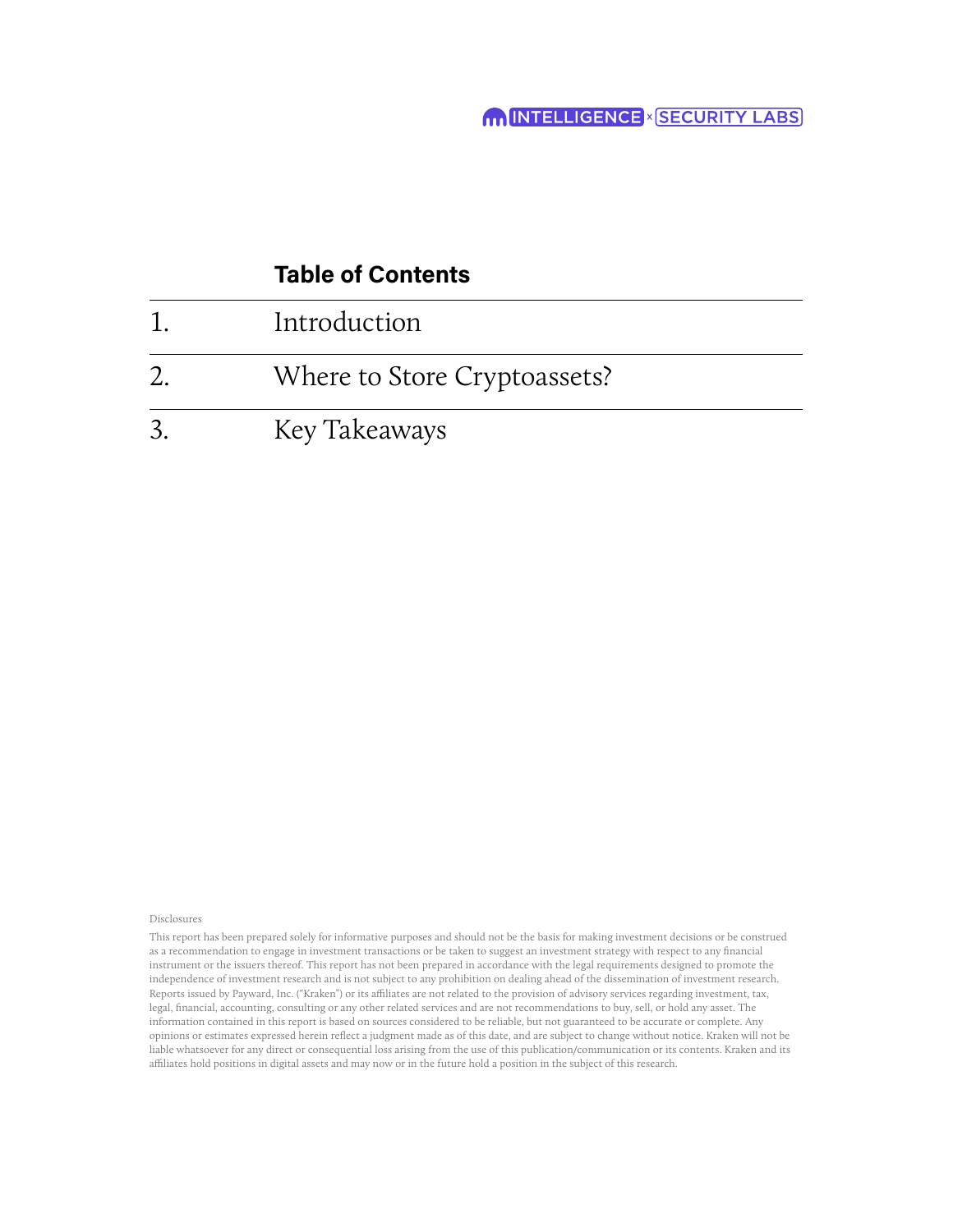# 1.

## Introduction

So you recently bought some crypto and you're ecstatic about it. However, you're new to the space and remain uneasy after hearing horror stories of people losing fortunes just by making mistakes as silly as losing the password to their crypto wallet. Moreover, you can't seem to find any reliable resource that simply explains how to securely store your newly-purchased coins. The truth of the matter is that the crypto space has changed significantly in the past several years and nowadays you don't need to go down the same rabbit hole others had to venture when previously attempting to store their cryptoassets. As such, the leading experts from both Kraken Intelligence and Kraken Security Labs have teamed up to provide you with simple, honest advice on how you might want to store your crypto. Do note that what might work for you may not work for someone else. As such, it's important that you carefully consider the pros and cons of how you ultimately decide to purchase, store and transact with your crypto. After all, if you lose your crypto it is gone forever!

May 2021 For more Kraken content: Page 3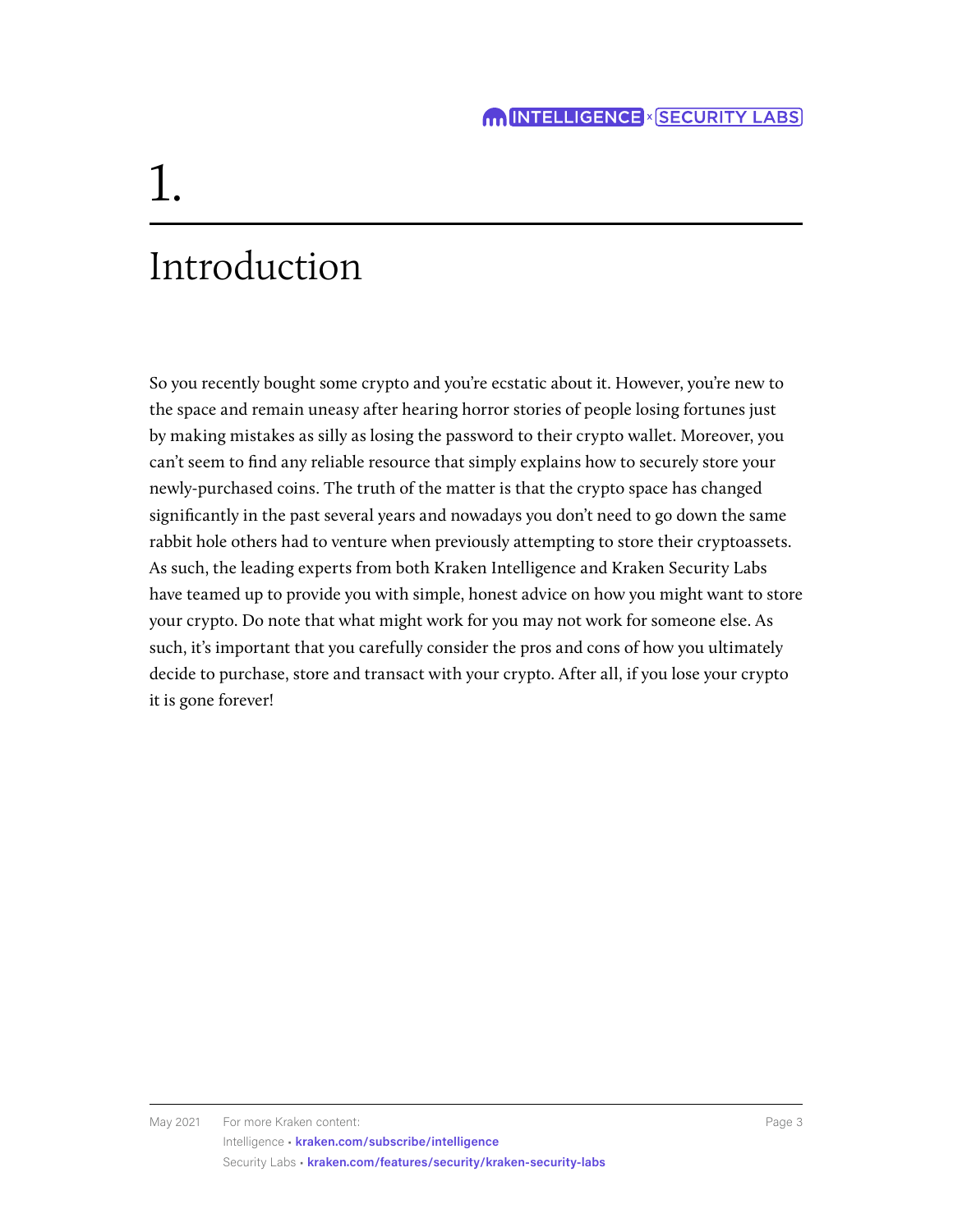# 2.

## Where to Store Cryptoassets?

Because cryptoassets are more decentralized than traditional assets, holders must take precautionary measures to protect against the risk of either loss or theft. Remember, once your crypto is lost, it is gone forever. Common examples of how crypto has either been lost or stolen include the following:

#### **Loss**

- Human error (e.g., you send your funds to the wrong wallet, you forget your password)
- Natural disaster (e.g., your house burns down with your crypto wallet(s) stored inside it)
- Hardware malfunction/loss (e.g., your computer hard drive holding your private keys is corrupted)

#### **Theft**

- Remote theft (e.g., you fall victim to scams, an exchange hack, or a personal hack)
- Physical robbery (e.g., your backpack or purse is stolen with your private keys in it)
- Government seizure (e.g., law enforcement demands an exchange to freeze your account)

### **Wallets**

Cryptoassets are stored in wallets, which are computer programs that allow crypto to be sent or received. Depending on whether the wallet is connected to the internet, crypto wallets are bucketed into two categories: "hot" (online) or "cold" (offline).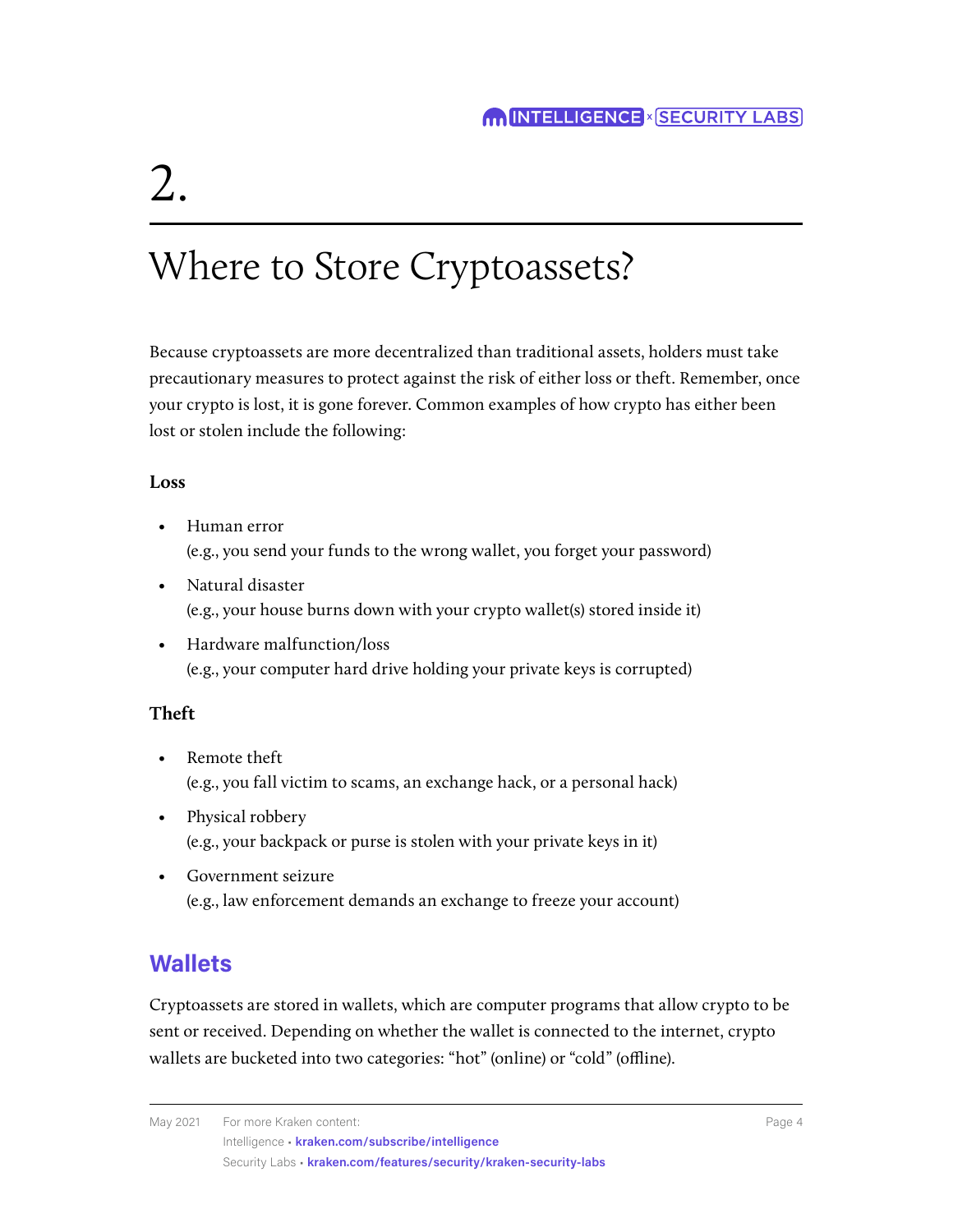#### **Hot Storage (Online)**

Hot storage wallets exist on an internet-connected desktop, laptop, mobile phone or web browser. These wallets are popular because they can be easily created and used instantly. Hot wallets sacrifice some safety for convenience since the wallet is connected to the internet and is therefore readily available for use. Like anything connected to the internet, this also makes the wallet vulnerable to cyberattacks.

#### **Cold Storage (Offline)**

Cold storage wallets exist on devices or physical media that are not connected to the internet. Examples include paper/metal with crypto key material written/engraved on it and hardware wallets that look like USB flash drives. Cold wallets are safer than hot wallets because private keys are generated and stored offline where they can't be accessed by cybercriminals – although they can still be stolen in a physical attack or robbery. However, cold wallets usually aren't as readily available for spending as hot wallets.

Exchanges, like Kraken, use both hot and cold wallets. Some funds are always available for immediate use (in hot wallets) to facilitate day-to-day transactions, while the majority are stored offline for safekeeping (cold wallets). You will want to use a reputable exchange that utilizes both hot and cold storage so you can be sure that your assets are properly secured.

There is no perfect solution for storing crypto as there are a series of tradeoffs that may change for each individual at different fund amounts. However, that shouldn't scare you off. In storing your crypto, you should take your own personal financial situation and risk tolerance into account. Kraken Intelligence and Kraken Security Labs suggest that, depending on the purpose behind owning your crypto, you consider one of the following strategies: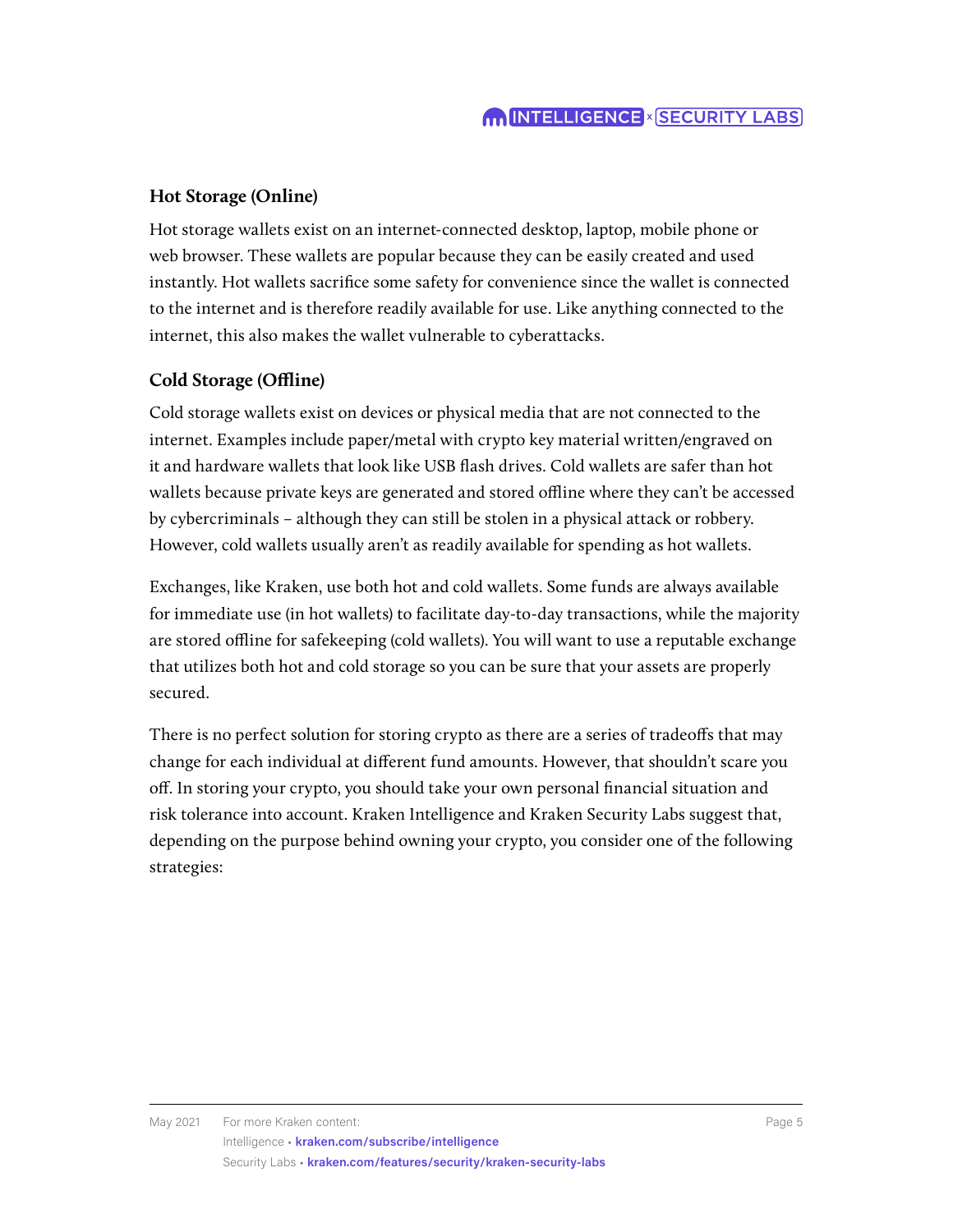#### **MINTELLIGENCE x** SECURITY LABS

#### *Figure 1* **The Hodl Matrix**1

|                                             | Tier 1<br><b>Pocket Satoshi</b>                                                                                        | Tier 2<br><b>Hodl Hobbyist</b>                                                                                                                               | Tier 3<br><b>Lifetime Stacker</b>                                                                                                                                                                                                                           |
|---------------------------------------------|------------------------------------------------------------------------------------------------------------------------|--------------------------------------------------------------------------------------------------------------------------------------------------------------|-------------------------------------------------------------------------------------------------------------------------------------------------------------------------------------------------------------------------------------------------------------|
| <b>Description</b>                          | First time buyers or those<br>with smaller amounts of<br>crypto.                                                       | Market participants that<br>are familiar with the<br>technology and want to<br>store their own crypto.                                                       | Those storing generational<br>wealth.                                                                                                                                                                                                                       |
| Amount <sup>2</sup>                         | \$1 - \$10,000 in crypto, or<br>a small amount of your<br>net worth. Loss of this<br>would be like getting<br>scammed. | \$10,000 - \$200,000 in<br>crypto, or a modest<br>amount of your net worth.<br>Loss of this would be like<br>a criminal draining your<br>savings account(s). | More than \$200,000 in<br>crypto, or a substantial<br>amount of your net worth.<br>Loss of this would be akin<br>to a hurricane destroying<br>your house.                                                                                                   |
| <b>Strategy for</b><br><b>Consideration</b> | Leave your crypto on<br>the most trusted, well<br>established exchange(s).                                             | Store your crypto on a<br>hardware wallet, place<br>a backup in a safety<br>deposit box, and put<br>small amounts on a<br>smartphone for daily use.          | Securing this amount of<br>wealth is likely to justify<br>bank-grade security by<br>way of a trusted custodian,<br>multisig wallet technology,<br>and/or full nodes. Given the<br>complexity of this strategy,<br>we suggest you consult a<br>professional. |

### **Pocket Satoshi**

If you are new to the crypto world and own a relatively small amount, it's okay to keep it simple. It may make most sense for you to simply store your crypto on a major exchange until you become more familiar with the crypto self-custody process. Given the inherent complexities of crypto self-custody, it can be argued that most market participants are *far more likely* to lose funds by simply forgetting their password than to have a hacker steal their funds.

May 2021 For more Kraken content:  $P_{\text{a}}$  and  $P_{\text{a}}$  and  $P_{\text{a}}$  and  $P_{\text{a}}$  and  $P_{\text{a}}$  and  $P_{\text{a}}$  and  $P_{\text{a}}$  and  $P_{\text{a}}$  and  $P_{\text{a}}$  and  $P_{\text{a}}$  and  $P_{\text{a}}$  and  $P_{\text{a}}$  and  $P_{\text{a}}$  and  $P_{\text{$ 

Intelligence • **[kraken.com/subscribe/intelligence](https://www.kraken.com/subscribe/intelligence)** Security Labs • **[kraken.com/features/security/kraken-security-labs](https://kraken.com/features/security/kraken-security-labs)**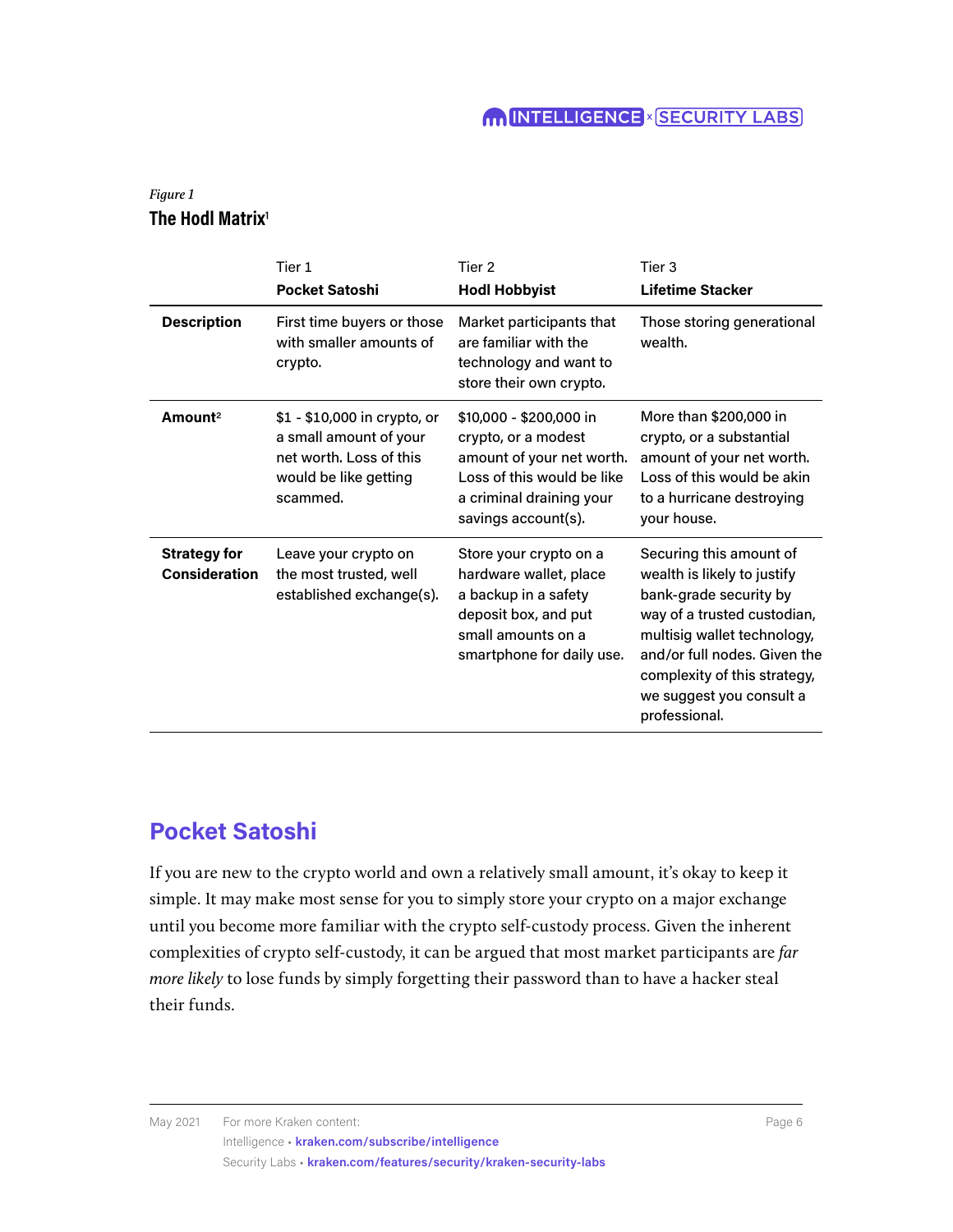#### **MINTELLIGENCE X SECURITY LABS**

Historically, this was an unpopular strategy because exchanges **[regularly had funds](https://www.wired.com/2014/03/bitcoin-exchange/)  [stolen by hackers](https://www.wired.com/2014/03/bitcoin-exchange/)**.3 Many exchanges these days have market participants that store millions of dollars worth of assets on the platform for extended periods of time. Major exchanges aren't without risk and do not carry the same protections as your bank (i.e. there is no insurance for your crypto holdings), but trusted platforms invest millions of dollars into dedicated professional security teams, utilize a mix of hot and cold wallets, and take other precautions in an effort to ward off attacks. However, exchange users have a responsibility to take the appropriate precautions to prevent their account(s) from being compromised as a result of, for example, a weak password used for your exchange account. Although an exchange may be secure, that doesn't necessarily mean so is your account. Make sure that you're following **[security basics](https://support.kraken.com/hc/en-us/articles/360000426923-Secure-your-account-with-two-factor-authentication-2FA-)** like using strong passwords and securing your sign-in with 2FA to protect your exchange account.<sup>4</sup>

If you want to experiment more with crypto, start transferring smaller amounts onto a smartphone wallet, like Exodus, BlueWallet or BRD, for daily spending. We suggest market participants in this category spend the time to become more knowledgeable of the risks and manage accordingly before moving to a self-custody option. See below for a greater discussion on self-custody.

### **Hodl Hobbyist**

If you hold a good amount of crypto and have a handle on how crypto transactions work, you may wish to take advantage of one of crypto's main benefits: self-custody.

Being in complete control of crypto is liberating, but it comes with a measure of individual responsibility. No one can help you if your crypto is lost or stolen.

#### **How Do Wallets Work?**

Crypto wallets function similarly to traditional bank accounts, in that both an "account number" and "password" are required to access the funds held in the wallet. When a user creates a wallet, they generate a unique cryptographic key pair – one public and one private – which allows the user to send or receive crypto.

May 2021 For more Kraken content: Page 7

Intelligence • **[kraken.com/subscribe/intelligence](https://www.kraken.com/subscribe/intelligence)** Security Labs • **[kraken.com/features/security/kraken-security-labs](https://kraken.com/features/security/kraken-security-labs)**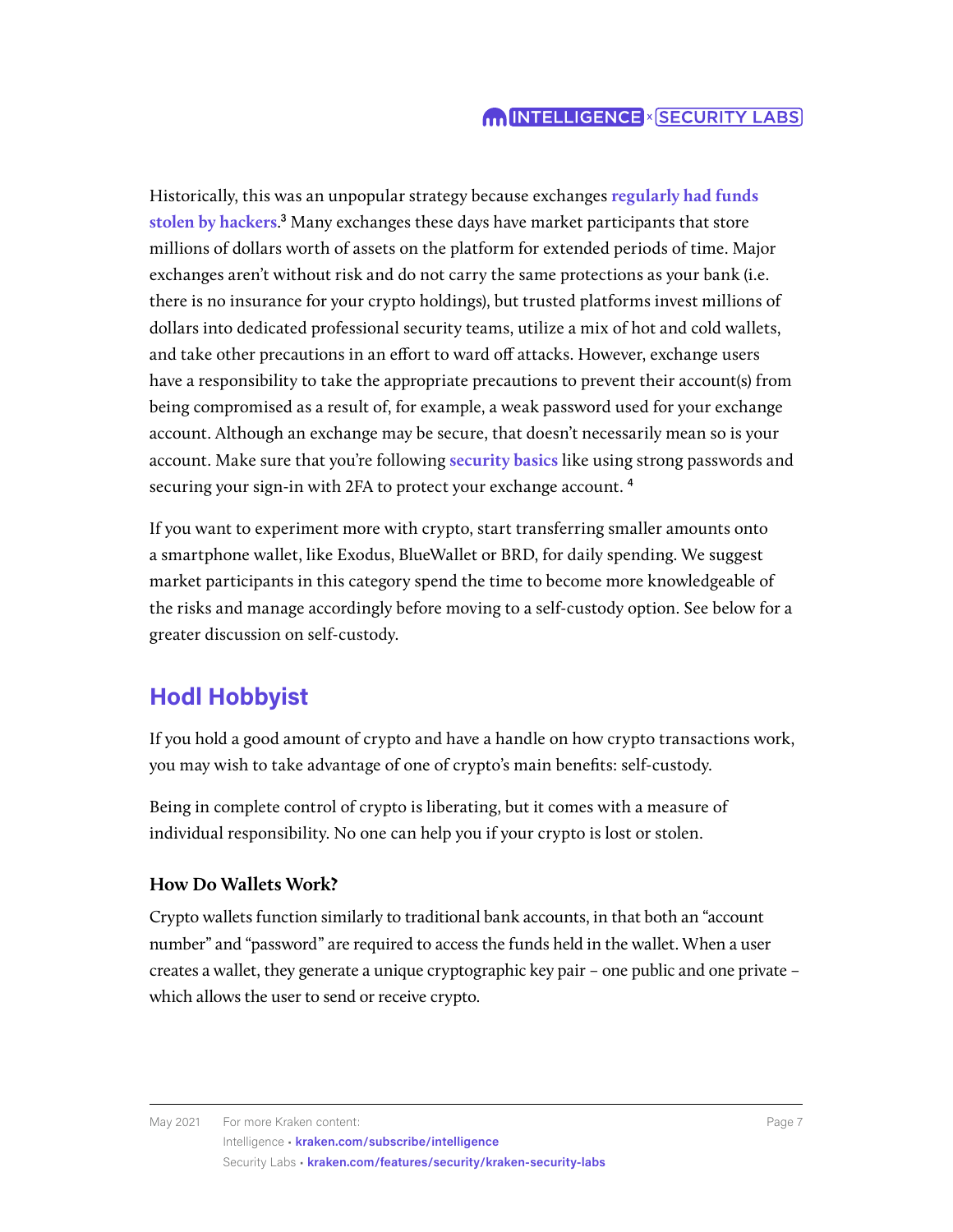#### **MINTELLIGENCE x** SECURITY LABS

On most crypto networks, the public key acts as the "account number" and the private key like the "password." In figure 2, we'll describe the three basic components of a Bitcoin wallet. Although there are some exceptions, most cryptoassets, such as ether (ETH), work in pretty much the same way. The following example is for illustrative purposes; please do not send funds to this wallet or claim it as your own – everyone can use it as they have the private key!

#### *Figure 2*

#### **Components of a Bitcoin Wallet**

| <b>Seed Phrase</b> | Any Bitcoin wallet starts by creating a seed phrase. The seed phrase is usually<br>converted into a list of 12-24 words that can be used to back up and restore the<br>wallet. Anyone that knows the seed can drain the wallet, which is why it's critical<br>to never type the seed into any computer. |
|--------------------|---------------------------------------------------------------------------------------------------------------------------------------------------------------------------------------------------------------------------------------------------------------------------------------------------------|
|                    | <b>Example of a Bitcoin seed phrase:</b><br>valley pulp iron unique pen tired energy crash topic business happy feel                                                                                                                                                                                    |
| <b>Private Key</b> | From that seed, the Bitcoin wallet generates a public and private key. A Bitcoin<br>private key is a randomly-generated, large number that acts as the password that<br>the wallet requires to spend your bitcoin. The wallet automatically keeps track of<br>your private keys.                        |
|                    | <b>Example of a Bitcoin private key:</b><br>KzJq6FuvJLMDDTRWrkB9RT1JPEDYuFPARrTtsFjr9dVmGFNhWRbY                                                                                                                                                                                                        |
| <b>Public Key</b>  | A bitcoin public key is also a large number that is paired with a specific private<br>key. Public keys act as the account number to receive bitcoin.                                                                                                                                                    |
|                    | <b>Example of a Bitcoin public key:</b><br>03b859a2b6331328e014e734c889bf99b3c0b92728c13bc5176e8c90780d4487f9                                                                                                                                                                                           |
| <b>Address</b>     | The Bitcoin wallet creates addresses by hashing the public key to shorten it and<br>add some security. A wallet address can then be shared with others to "receive"<br>bitcoin.                                                                                                                         |
|                    | <b>Example of a Bitcoin address:</b><br>1GJXxDQAFrQ9LuUj2Y4uSM3J7S8Y7ExKet                                                                                                                                                                                                                              |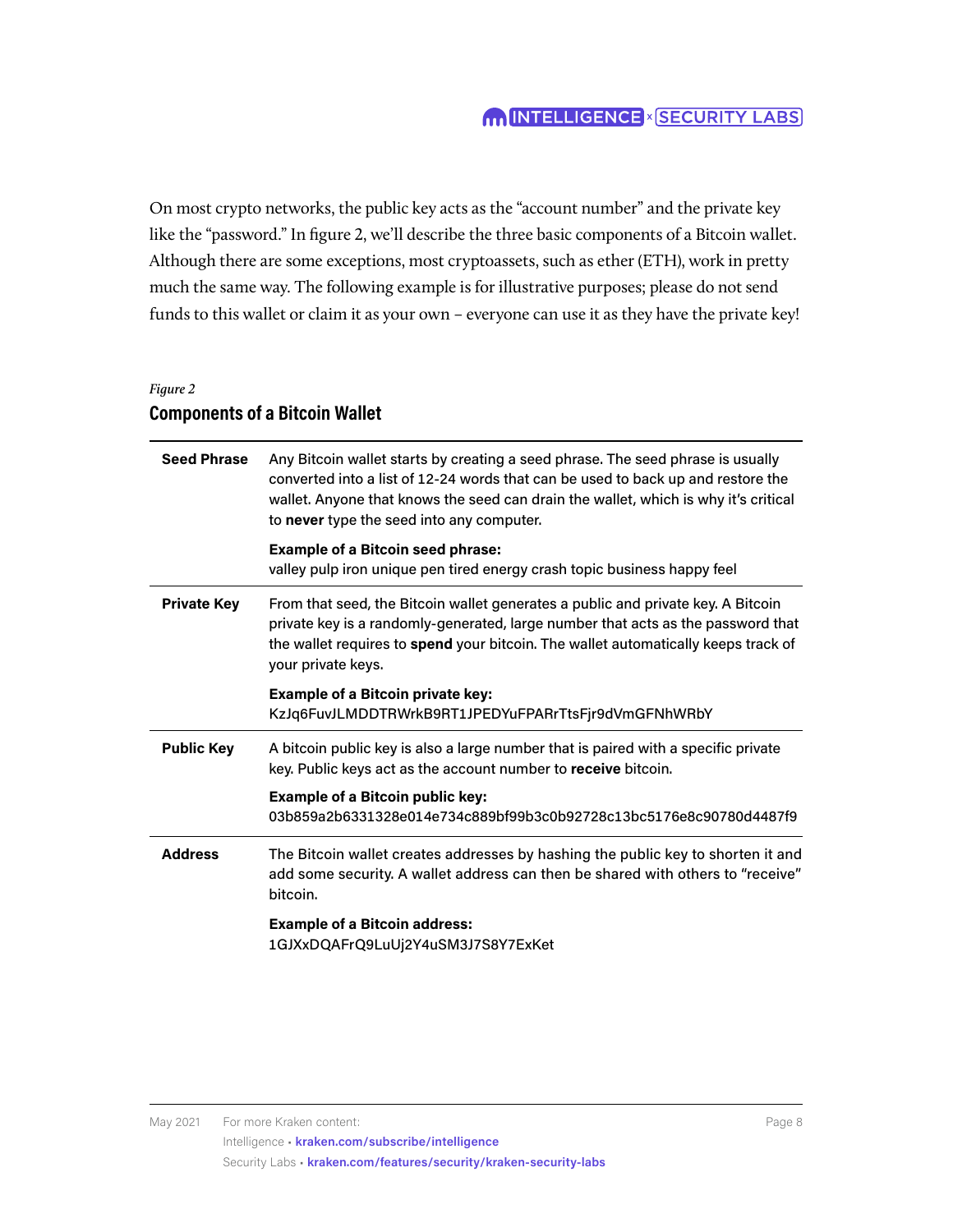#### **MINTELLIGENCE X SECURITY LABS**

#### **Example of a Bitcoin Transaction**

- 1. Alice owes Bob 0.02 bitcoin for remodeling her kitchen
- 2. Bob sends Alice his public wallet address to receive payment
- 3. Alice uses her own private key to send 0.02 bitcoin associated with one of her wallets to Bob's public wallet address
- 4. The 0.02 bitcoin sent by Alice is received in Bob's wallet

#### **What Wallets Should I Use for Self-Custody?**

There's a myriad of choices. In making your decision, we suggest that you consider the following:

First and foremost, for most users, it may make sense to use a major hardware wallet (like a Ledger or Trezor). However, note that these hardware wallets aren't perfect. Kraken Security Labs has **[hacked multiple hardware wallets in the past](https://blog.kraken.com/security-labs/)**, but we believe they do offer a good mix of security and convenience.5

Alternatively, a modern smartphone can be used. Modern smartphones contain security chips designed to keep confidential information private. We believe that regularlyupdated versions of Android and iOS are safer than their desktop counterparts. Don't store assets in desktop wallets, brain wallets (i.e., memorized private key), or web wallets (i.e., private key held on a website) as these wallets offer low security in comparison.

Be careful about where you get your hardware or software wallet from. Always order hardware wallets from an authorized retailer and not from second-hand stores, such as eBay, as there have been cases where **[bad actors sold infected hardware wallets](https://medium.com/@briananderson_99612/scam-alert-a-cautionary-tale-on-the-purchase-of-cryptocurrency-wallets-from-third-party-vendors-5c300acd7d0e)**.6 Always confirm you are downloading the official app, as fraudsters have been known to **[place](https://blog.kraken.com/post/4237/inside-kraken-security-labs-analyzing-android-malware/)  [imposter apps in the app stores](https://blog.kraken.com/post/4237/inside-kraken-security-labs-analyzing-android-malware/)**.7

Be sure to also make at least one physical backup of your seed phrase and store it in a secure location, like a personal safe or a safety deposit box. Your seed phrase can be written on paper or engraved into a piece of metal, which can prevent loss due to water damage, fire damage, etc.

May 2021 For more Kraken content: Page 9

Intelligence • **[kraken.com/subscribe/intelligence](https://www.kraken.com/subscribe/intelligence)** Security Labs • **[kraken.com/features/security/kraken-security-labs](https://kraken.com/features/security/kraken-security-labs)**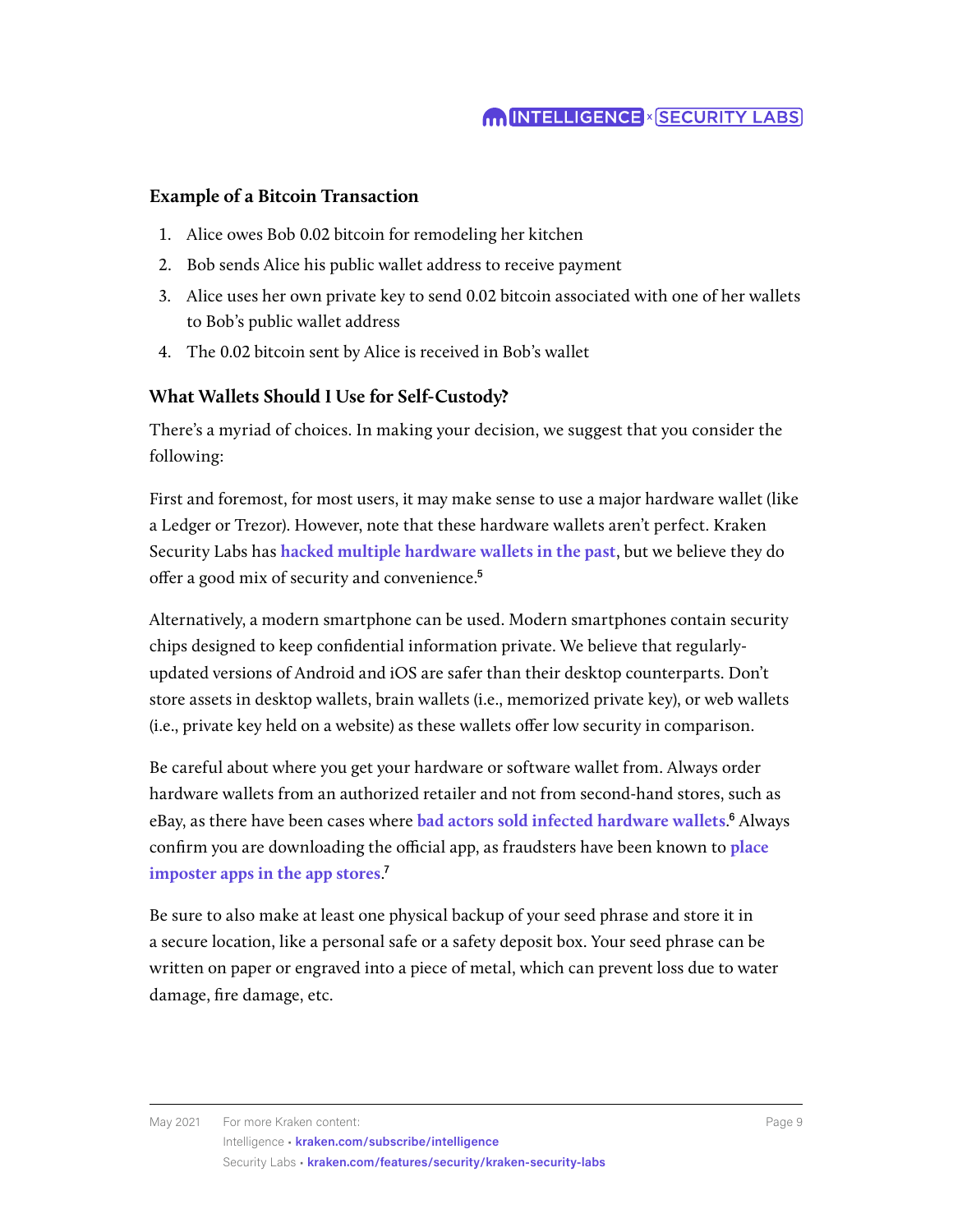## **Lifetime Stacker**

Long-time holders looking to store generational wealth should custody their cryptoassets via more complex strategies, including running a full node to verify transactions, storing funds with a trusted custodian, utilizing multi-signature technology (multisig) to split private keys between trusted third parties, and/or splitting funds between multiple hardware wallets, among others. Therefore, market participants that fall under this tier should consult a professional for an appropriate strategy relative to their financial situation. A solution in this realm probably requires multiple keys to unlock funds (i.e. multisig) in a wallet and might look like:

- 1. Your own Rube Goldberg-esque system with separate devices on different continents, custom-written applications and laser-etched backup plates buried under your home.
- 2. A professional company storing your crypto (known as a custodian).
- 3. The middle-ground a company that helps you to self-custody your assets (e.g., Casa custody and Unchained Capital).

#### **Don't Let Your Coins Die With You**

Regardless of the tier, every market participant must have a plan for their crypto when they pass away. If no plan is put in place, the cryptoassets will die along with its owner. It's essential that every crypto owner take time to include their cryptoasset holdings in their will and to teach one or more trusted individuals (i.e. family members) how to access their crypto funds in the case of severe injury or death. In addition to teaching your trusted heir(s) how to access your cryptoassets in your absence, step-by-step instructions on the process should also be documented and stored safely with your paper/metal wallet backup(s). If you custody funds on a trusted exchange, it's worthwhile to see if they have a process for handling cryptoassets in the case of its owner's passing. Some exchanges, **[such](https://support.kraken.com/hc/en-us/articles/360031279771-Is-it-possible-to-set-a-beneficiary-or-nominee-)  [as Kraken](https://support.kraken.com/hc/en-us/articles/360031279771-Is-it-possible-to-set-a-beneficiary-or-nominee-)**, are willing to assist your legal successors in retrieving the funds provided they can produce certain legal documents (e.g. death certificate, government ID, etc).<sup>8</sup>

Intelligence • **[kraken.com/subscribe/intelligence](https://www.kraken.com/subscribe/intelligence)** Security Labs • **[kraken.com/features/security/kraken-security-labs](https://kraken.com/features/security/kraken-security-labs)**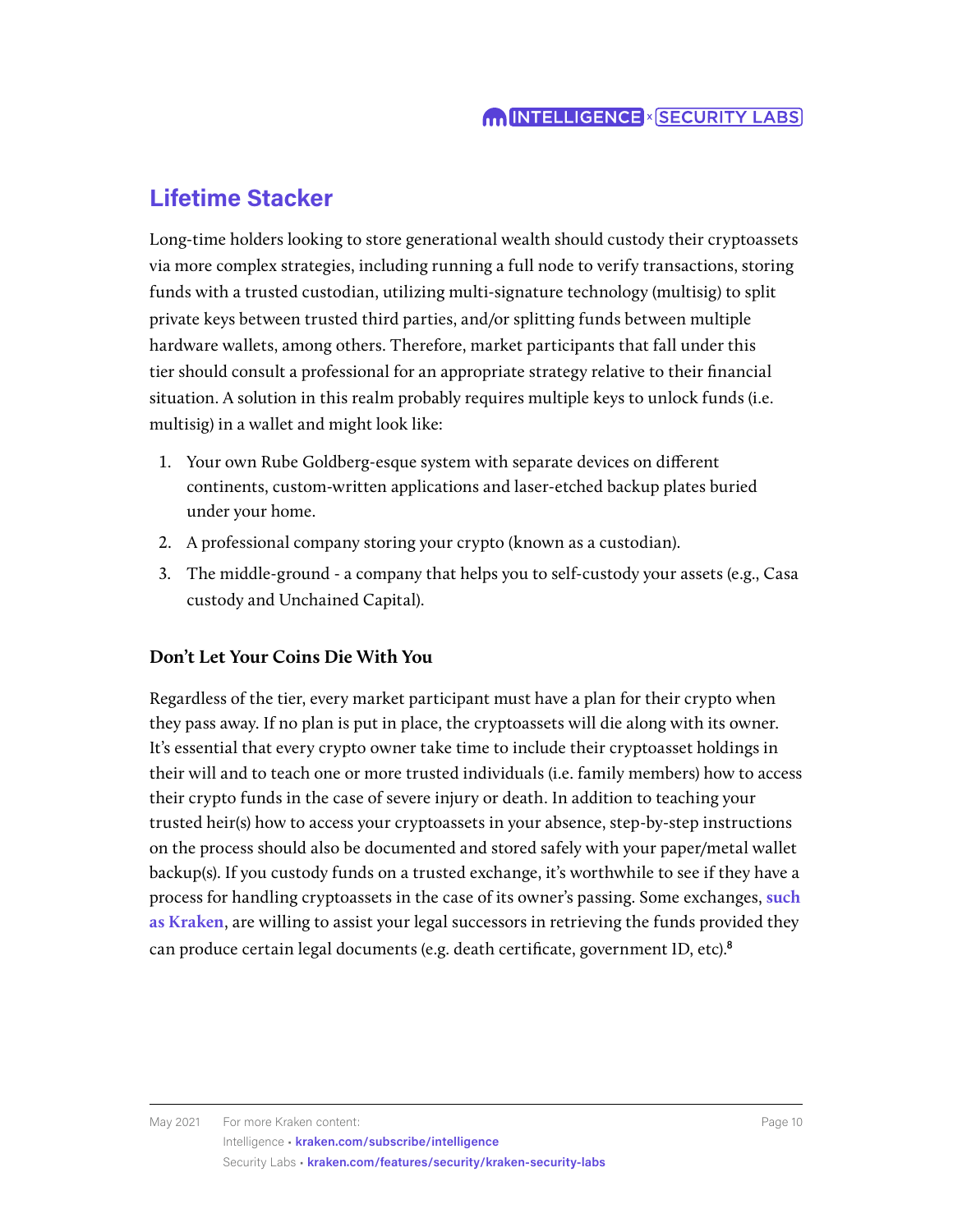# 3.

## Key Takeaways

Though more complexity can be added to the crypto self-custody process, we find it more effective to emphasize simplicity:

- Most market participants are arguably more prone to crypto loss than theft.
- Securing your cryptoassets is contingent on your personal needs. Store small amounts of crypto on well-established exchanges that utilize a combination of hot and cold storage, store moderate amounts of crypto in a hardware wallet with a seed phrase backup held in a personal safe or safety deposit box, and seek professional guidance on multisig solutions and the like for storing generational crypto wealth.
- Always have a contingency plan in place in case of death.

May 2021 For more Kraken content: **Page 11** American content: Page 11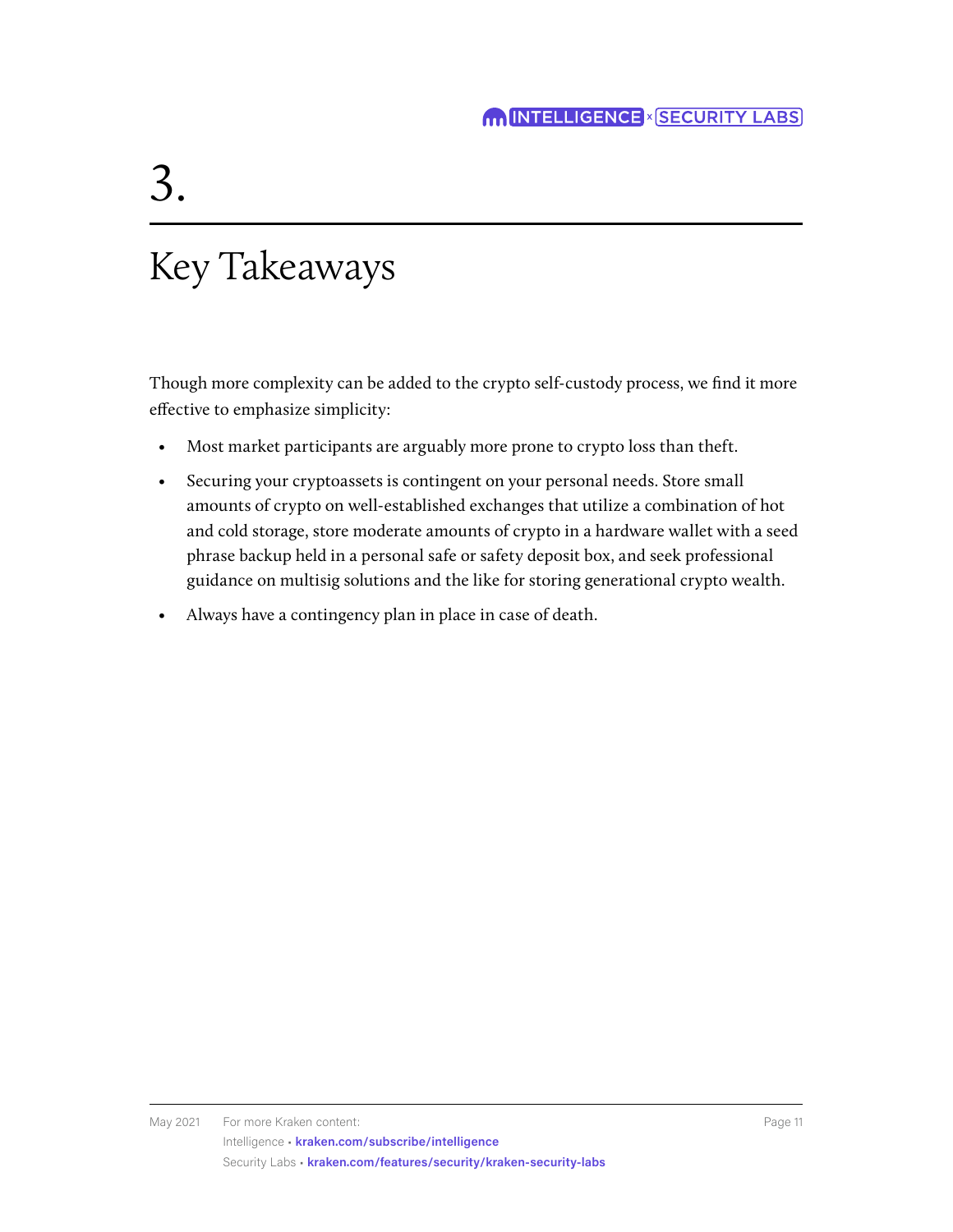#### **MINTELLIGENCE x** SECURITY LABS

#### *Footnotes*

- <sup>1.</sup> HODL is a term derived from a misspelling of "hold" that refers to buy-and-hold strategies for bitcoin and other cryptoassets.
- <sup>2.</sup> Financial considerations vary greatly between individuals. Consider what amounts are correct for you.
- 3. https://www.wired.com/2014/03/bitcoin-exchange/
- 4. https://support.kraken.com/hc/en-us/articles/360000426923-Secure-your-account-with-two-factor-authentication-2FA-
- 5. https://blog.kraken.com/security-labs/
- 6. https://medium.com/@briananderson\_99612/scam-alert-a-cautionary-tale-on-the-purchase-of-cryptocurrency-wallets-from-third-party-vendors-5c300acd7d0e
- 7. https://blog.kraken.com/post/4237/inside-kraken-security-labs-analyzing-android-malware/
- 8. https://support.kraken.com/hc/en-us/articles/360031279771-Is-it-possible-to-set-a-beneficiary-or-nominee-

May 2021 For more Kraken content: **Page 12** All the Second State of the Page 12 All the Page 12